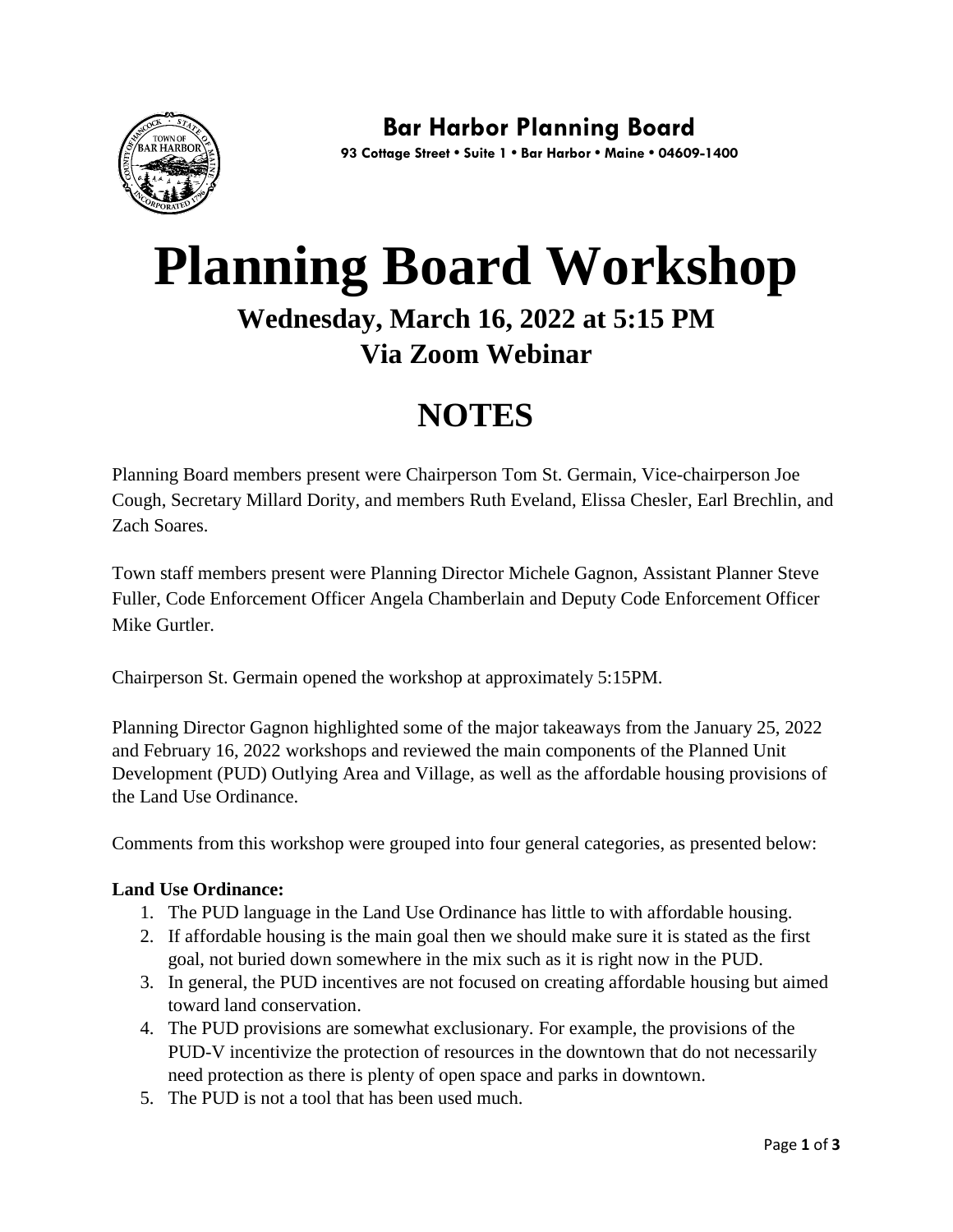- 6. How usable in the PUD?
- 7. Are there any elements of the PUD that are worth saving?
- 8. Consider going through the PUD line by line and decide what to keep and what to do away with.
- 9. It is easier to start with a blank page then trying to adapt the PUD provisions.
- 10. Do we keep the PUD section in the Land Use Ordinance and write new provisions focused on affordable housing?
- 11. Do we amend the PUD provisions to include two goals one for conservation and one for the creation of affordable housing?
- 12. Do we amend the PUD to do away with the goal of conservation and the related provisions and only focus on the goal of the creation of affordable housing?
- 13. There are housing affordability provisions in Village I and Village II needs to be looked at.
- 14. The Downtown Residential District has a floor area ratio provision for areas within 300 feet of a property. This needs to be looked at.
- 15. The provisions of the Land Use Ordinance encourage sprawl.

#### **Housing:**

- 1. There is a housing crisis and affordable housing needs to be a priority.
- 2. Living as close as possible to where you work should be a value mentioned in the goal.
- 3. In 2019, according to the town assessor, Bar Harbor experienced a 30% increase in housing value.
- 4. Is the focus affordable housing and/or workforce housing?
- 5. In addition to the creation of single-family dwelling units, we need to also focus on the creation of apartments as there is a need for this type of housing.
- 6. The bulk of the housing growth is likely to happen outside the village (off sewer).
- 7. What will make housing affordable?
- 8. There are many people that own land but do not want to develop subdivisions because of the regulatory hoops, the lack of confidence in the process, and too much NIMBYism.
- 9. There are ways to increase the height while retaining views and at the same time maintaining the character of the downtown.
- 10. The maximum height topic has generated a lot of conversation in the past.
- 11. Maintaining character is part of our brand, however "toy" village is not affordable for all and this makes it difficult to do things. We cannot have it all.

#### **Incentives:**

- 1. Consider a sunset clause relaxing dimensional requirements for a certain amount of years or when we have met the demand, whatever comes first and then close it.
- 2. Consider having a minimum set aside greater than 20%; however, we need to make sure that from a developer's perspective it financially works.
- 3. Inclusionary zoning needs to also apply to land subdivision.